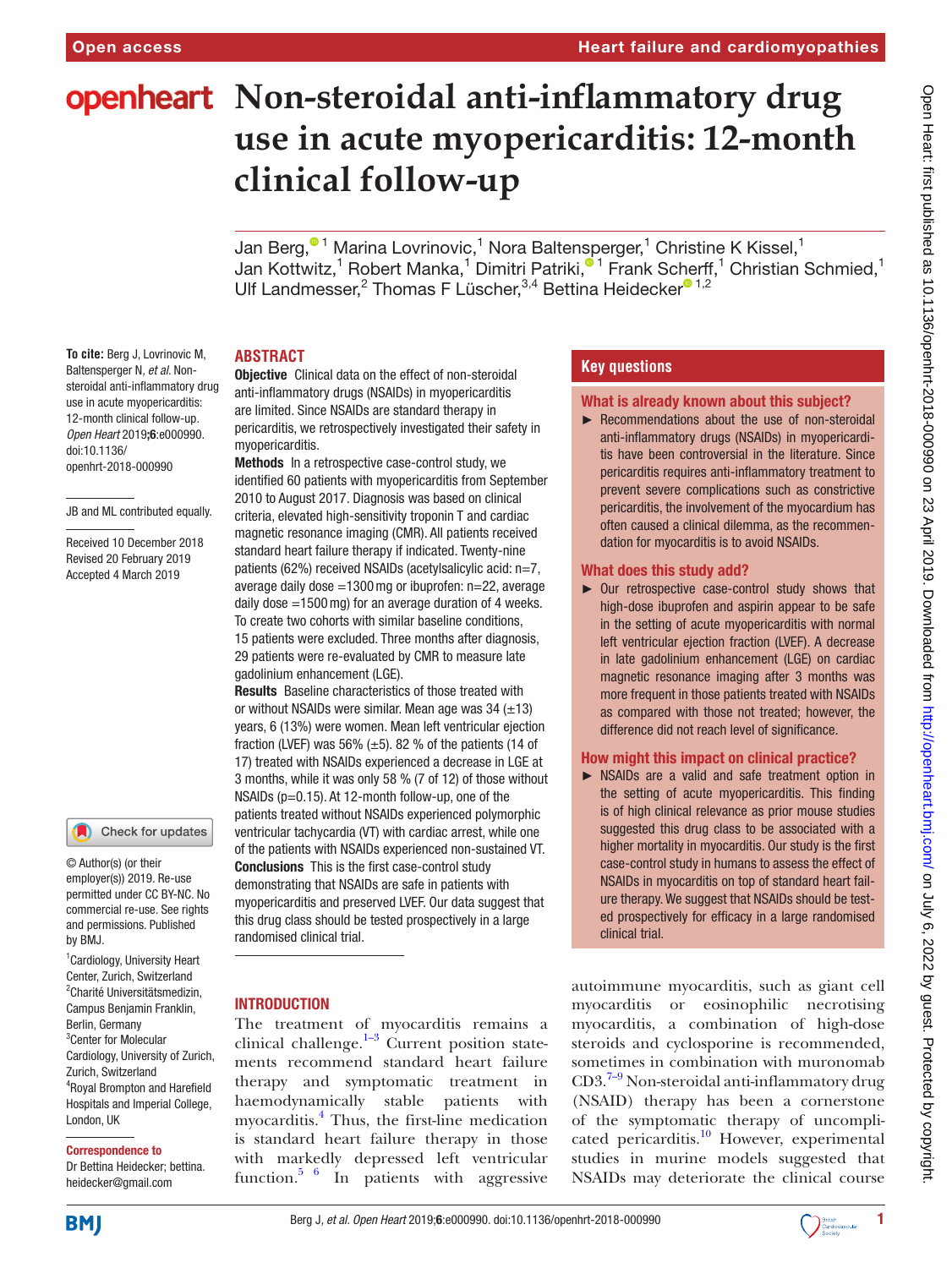of myocarditis.[11–14](#page-6-1) Similarly, deleterious effects such as worsening inflammation and cell necrosis, $\frac{11}{11}$  increased mortality, $^{12}$  $^{12}$  $^{12}$  viral titres<sup>13</sup> and focal ventricular thinning<sup>14</sup> were reported in the 1980s and 1990s. Also, NSAIDs have been shown to increase blood pressure<sup>15</sup> and may impair renal function.<sup>[16](#page-6-6)</sup>

Recently, cardiac magnetic resonance imaging (CMR) has evolved as the gold standard of non-invasive diagnostic imaging in haemodynamically stable patients with myocarditis[.17 18](#page-6-7) Signs of disease activity can be found in the myocardial and pericardial layer or both leading to the term myopericarditis. Patients with myopericarditis frequently experience chest pain, $19$  which can be challenging to treat. Drugs with limited anti-inflammatory effects such as acetaminophen may have inadequate analgesic function, increase blood pressure $20$  and impair renal function<sup>21</sup>—effects that may further deteriorate left ventricular performance. To our knowledge, there have been two studies examining the effects of NSAIDs in myopericarditis. $22 \times 23$  In the first study, Buiatti and colleagues investigated the management and outcome of 62 patients with myopericarditis who were treated with NSAIDs.[22](#page-6-11) Diagnosis of pericarditis was based on clinical presentation (chest pain, influenza-like symptoms weeks prior, pericardial friction rub). Myocardial involvement was defined by elevated troponin I levels or wall motion abnormalities on echocardiography. Out of 62 patients, 61 (98%) received NSAIDs as first choice. During a minimal follow-up of 1 year, there were no events of death, new onset heart failure or wall motion abnormali-ties on echocardiogram.<sup>[22](#page-6-11)</sup>

The second study was a multicentre study using CMR in addition to standard clinical tests for the diagnosis of myopericarditis in 140 patients of an overall population of 486 cases with pericarditis with and without myocardial involvement. There were 106 patients with myocardial involvement receiving NSAID therapy. Median follow-up was 36 months with no cases of death or heart failure being reported.<sup>23</sup>y

In summary, there have been only two clinical studies investigating outcomes of patients with myopericarditis receiving NSAID therapy.<sup>[22 23](#page-6-11)</sup> Both studies suggested that this drug class could be used safely in this patient population. However, NSAIDs continue to be a grey area in the field of myopericarditis. In that regard, guidelines for myocarditis recommend to avoid this drug class, $<sup>4</sup>$  while</sup> guidelines for pericarditis with myocardial involvement suggest that data for NSAID use are controversial.<sup>[10](#page-6-0)</sup> Since insufficient treatment of pericarditis can be detrimental and lead to irreversible complications, there is a great need to treat the pericardial component of myopericarditis. $2425$ 

To the best of our knowledgye, there is no literature comparing the effects of NSAIDs with standard heart failure therapy in myopericarditis and no study evaluated the effect of NSAIDs on the dynamics of late gadolinium enhancement (LGE) in myopericarditis—a major risk marker for adverse cardiovascular events.<sup>26-28</sup>

In this work, we sought to address both of these issues by performing a retrospective case-control study in patients with myopericarditis to evaluate (1) if the use of NSAIDs is safe as compared with standard heart failure therapy and (2) if NSAIDs affect the time course of LGE on CMR 3 months post diagnosis.

## **METHODS**

#### Patients and controls

We performed a retrospective case-control study of patients who have been diagnosed with myopericarditis at the University Hospital Zurich between September 2010 and August 2017. Myopericarditis was diagnosed in 60 patients based on clinical presentation, elevated cardiac enzymes, ECG and CMR after the exclusion of obstructive coronary artery disease by coronary angiography by cardiac catheterisation or  $CT<sup>19 29</sup>$  $CT<sup>19 29</sup>$  $CT<sup>19 29</sup>$  To create a homogenous cohort that only reflects acute myopericarditis, the analysis was restricted to patients with recent symptom onset  $(≤10 \text{ days}).$ 

In this selected group of patients with myopericarditis, we compared those who were treated with standard heart failure therapy versus those receiving NSAIDs in addition to standard heart failure therapy. The two groups were matched according to baseline criteria such as left ventricular ejection fraction (LVEF) and age. Standard heart failure therapy contained beta-blocking agents, ACE inhibitors, angiotensin II receptor blockers and diuretics. NSAIDs used in this study included acetylsalicylic acid (ASA) or ibuprofen. Patients using other types of NSAIDs such as selective cyclooxygenase-2 inhibitors or steroids were excluded to reduce possible confounding factors by creating homogenous groups. Additional exclusion criteria were malignant arrhythmias, other pre-existing cardiomyopathies and fulminant myocarditis. Evaluation of patients was performed with local ethics committee approval and written informed consent from all patients.

#### Clinical follow-up

Patients were scheduled for follow-up examination 3, 6 and 12 months post diagnosis of myopericarditis. Data from these visits were screened for major adverse cardiovascular events defined as worsening LVEF, malignant arrhythmias (eg, ventricular tachycardia or fibrillation), worsening of LGE on CMR, all-cause mortality and cardiovascular death. Clinical history was obtained to screen for symptoms such as severe chest pain, dyspnea or palpitations. After a complete physical examination, routine blood tests were obtained including serum creatinine to screen for deterioration in renal function under NSAID therapy. Patients underwent clinical examination including echocardiography, 12-lead ECG, 48-hour Holter monitoring and exercise stress testing with bicycle and ramp protocol.

#### CMR examination at baseline and at 3-month follow-up

CMR examinations were performed on a 1.5 or 3.0 Tesla scanner (SiemensSkyra, Erlangen, Germany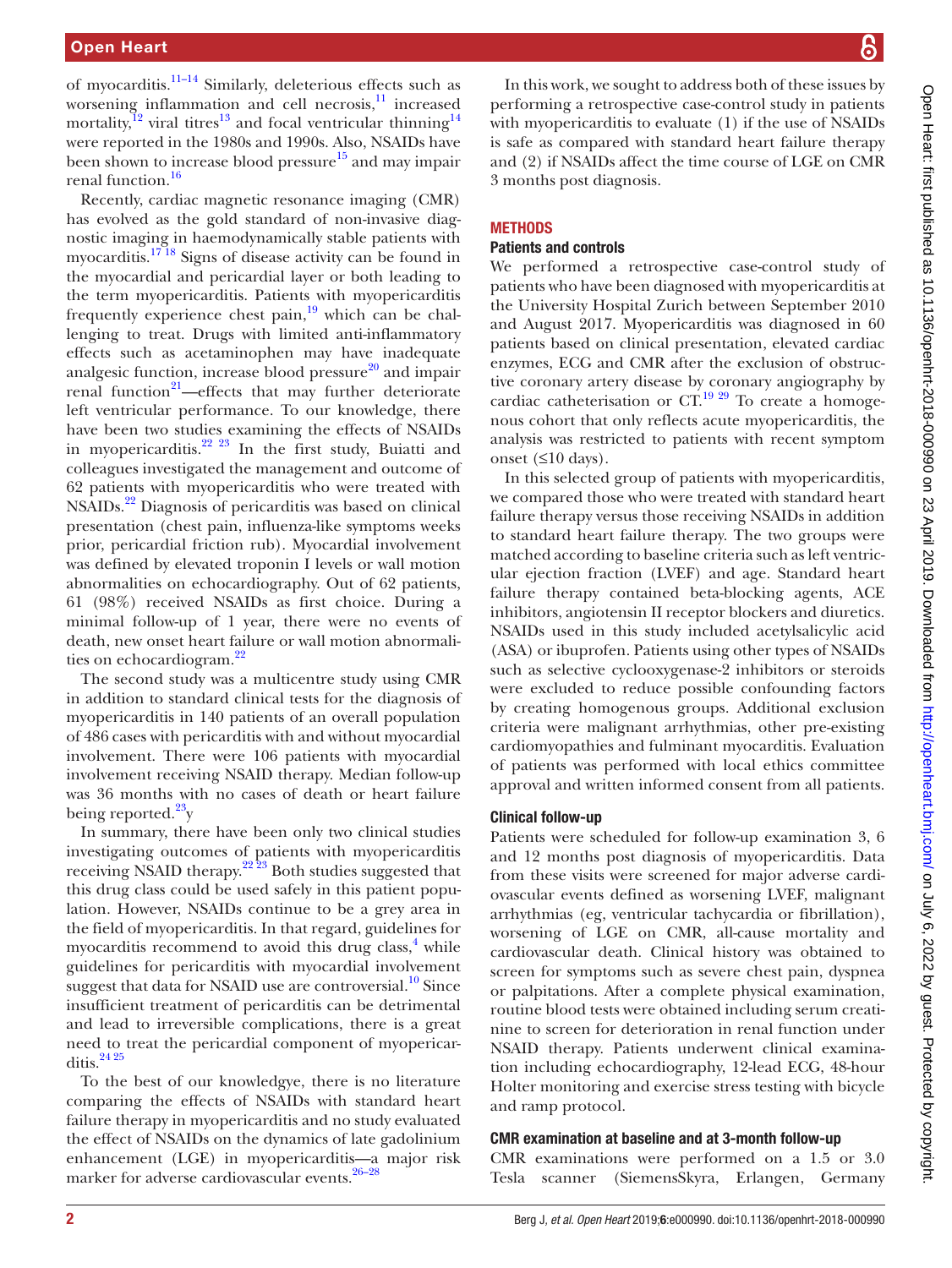

<span id="page-2-0"></span>**Figure 1** Patient enrolment. This flow chart shows the recruitment of patients and exclusion criteria. ECMO, extracorporeal membrane oxygenation; LVEF, left ventricular ejection fraction; NSAID, non-steroidal anti-inflammatory drug; VF, ventricular fibrillation.

or Philips Achieva, Best, The Netherlands) using an ECG-gated breath-hold protocol. Myopericarditis was diagnosed based on cine-CMR, T2-weighted imaging and T1-weighted LGE imaging as described previously.<sup>19</sup> <sup>29</sup> Ten minutes after intravenous administration of a gadolinium-based contrast agent, LGE short-axis images were generated. Routine CMR reporting included the evaluation of wall motion abnormalities and LVEF. Definition of pericardial involvement included pericardial thickening or effusion on CMR. Starting in 2016, our internal protocol also included follow-up CMR 3 months after diagnosis to identify LGE dynamic. The extent of LGE was evaluated in each slice and LGE dynamic from baseline to 3-month follow-up (increase, decrease or complete disappearance of LGE) was stated in the radiology report.

## Statistical analysis

Data are presented as mean±SD. Numerical values were analysed with Wilcoxon rank sum test, and  $\chi^2$  test was used for categorical values. Fisher's exact test was used to detect differences for sparse binary data in baseline conditions. A p value  $\langle 0.05 \rangle$  was considered statistically significant. Analyses were performed with SPSS V.23. The first authors had full access to the data and take responsibility for the integrity of data analysis.

## RESULTS

## Patient characteristics

To reduce the risk for potential confounding factors, we excluded patients who received other anti-inflammatory medications such as steroids  $(n=2)$  or celecoxib  $(n=1)$ . Three patients had to be excluded because they met exclusion criteria. Of those, one patient presented with pre-existing dilated cardiomyopathy. The second patient was hospitalised after resuscitation due to ventricular

fibrillation and the third with cardiogenic shock requiring treatment with extracorporeal membrane oxygenation in the intensive care unit. After the initial enrolment, patients without NSAID therapy were older and had lower LVEF. In order to create two groups with similar baseline conditions, another six patients were excluded due to LVEF and three patients were excluded due to age. Details of patient enrolment are illustrated in [figure](#page-2-0) 1.

Forty-five patients with myopericarditis qualified for our retrospective case-control study. Patients treated with  $(n=29)$  and without NSAIDs  $(n=16)$  were by design similar at baseline ([table](#page-3-0) 1). Importantly, there was no significant difference in age, gender, body mass index (BMI), tobacco use, cardiac enzymes and inflammatory parameters. Thirty-nine patients (87%) were men and mean age was 34±13 years. LVEF (calculated by MRI) was normal or mildly decreased (>50%) in all patients treated with NSAIDs while it was normal in  $13/16$  patients (81%) treated without NSAIDs. Three out of 16 patients treated without NSAIDs presented with mildly impaired LVEF. Mean LVEF in the overall patient population (n=45) was  $56\% \pm 5\%$  (57 $\pm 4$  in the group treated with NSAIDs vs 55±6 in the group without NSAIDs, p=0.09). Eighteen patients were smokers  $(40\%)$  and mean BMI was  $26\pm4$  $\text{kg/m}^2$ . Mean high sensitivity troponin T was 757±1453 ng/L, mean NT-pro-brain natriuretic peptide 635±1051 ng/L and mean myoglobin 82±85 µg/L. Mean C reactive protein was 45±45 mg/L and mean leucocyte count 8.8±2.9 G/L. Presenting symptoms at the time of diagnosis included chest pain in 42, dyspnea in 10 and syncope in 2 cases.

# Medication

A total of 29 patients received ASA (n=7, mean daily dose=1300 mg) or ibuprofen (n=22, mean daily dose=1500 mg) for an average duration of 4 weeks in addition to standard heart failure therapy. Five patients treated with NSAIDs received additional therapy with colchicine. The remaining 16 patients received standard heart failure therapy as indicated. Heart failure therapy included beta blockers (n=9), ACE inhibitors (n=18), angiotensin receptor blockers (n=2) and diuretics (n=1). None of the patients received aldosterone antagonists.

# Clinical follow-up at 3 months

All patients were scheduled for clinical follow-up at 3 months. Follow-up data were obtained from 40 patients, while 5 were lost to follow-up (4 in the NSAID group and 1 in the standard heart failure group). Mean follow-up time was 12.1±9.6 months (median 11 months, range 1–47 months). Eight patients (18%) continued to report occasional brief episodes of chest pain at 3-month follow-up; six of them were in the NSAIDs group  $(6/29)$ patients= $21\%$ , ASA: n=2, ibuprofen: n=4), two of them in the standard heart failure therapy group (2/16 patients=13%). One patient (6%) in the standard heart failure therapy group reported episodes of dyspnea on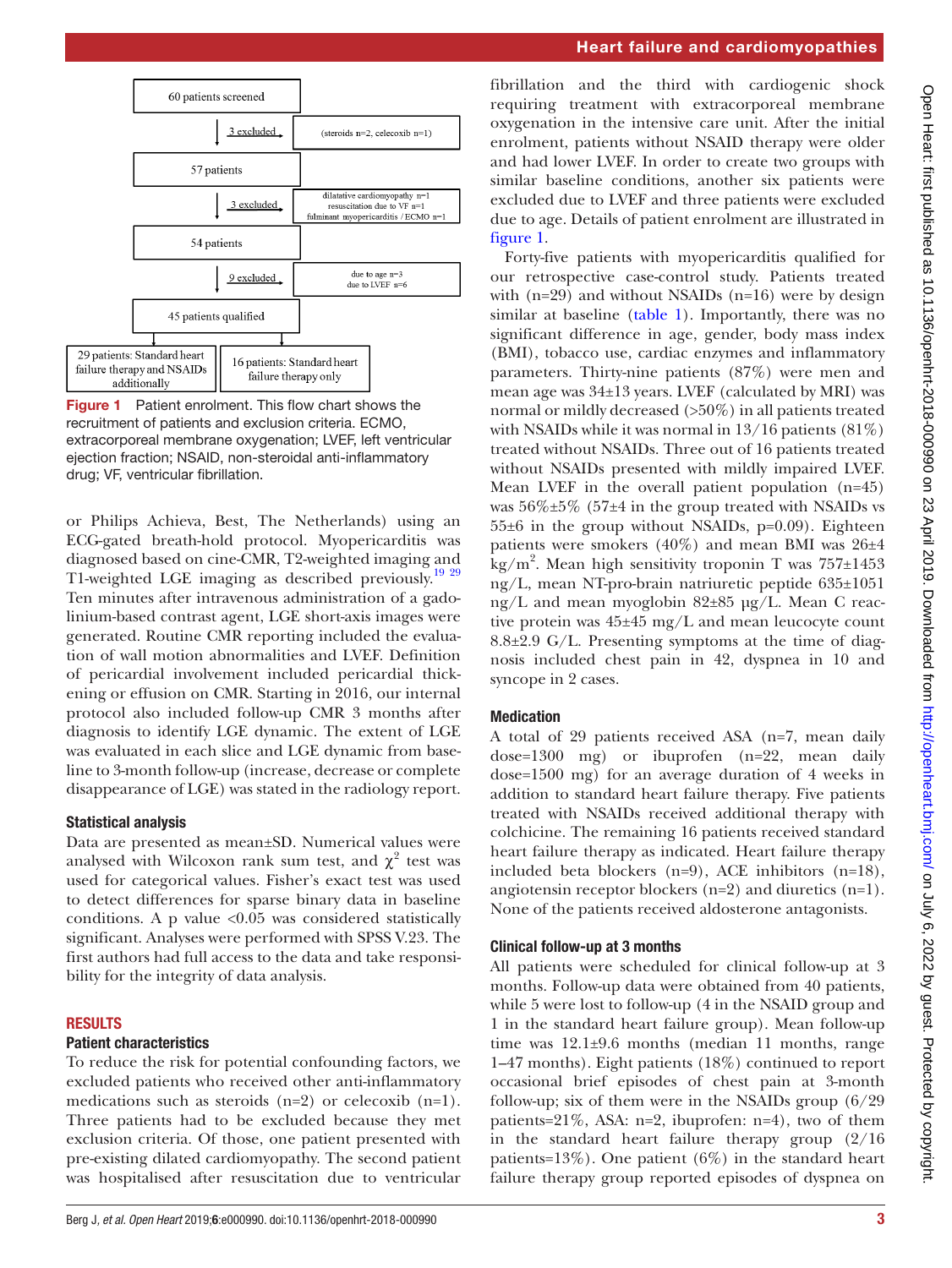<span id="page-3-0"></span>

| Table 1 Baseline conditions of patients with and without non-steroidal anti-inflammatory drug (NSAID) therapy |                  |                 |              |
|---------------------------------------------------------------------------------------------------------------|------------------|-----------------|--------------|
|                                                                                                               | $NSAID$ (n=29)   | No NSAID (n=16) | P value      |
| Mean age (SD)                                                                                                 | 32(13)           | 37(13)          | 0.15         |
| Male gender, n (%)                                                                                            | 26 (90)          | 13(81)          | 0.43         |
| Mean LVEF on CMR (%)                                                                                          | 57(4)            | 55(6)           | 0.09         |
| Body mass index-mean, kg/m <sup>2</sup> (SD)                                                                  | 26(4)            | 27(4)           | 0.5          |
| Smoker, n (%)                                                                                                 | 12(41)           | 6(38)           | $\mathbf{1}$ |
| CAD, n (%)                                                                                                    | 2(7)             | 1(6)            | $\mathbf{1}$ |
| Hypertension, n (%)                                                                                           | 3(10)            | 3(19)           | 0.65         |
| Dyslipidaemia, n (%)                                                                                          | 3(10)            | 3(19)           | 0.65         |
| Diabetes, n (%)                                                                                               | 1(3)             | $\pmb{0}$       | $\mathbf{1}$ |
| Mean troponin (ng/L)                                                                                          | 922 $(\pm 1770)$ | 459 (±580)      | 0.18         |
| Mean NT-proBNP (ng/L)                                                                                         | 547 (±489)       | 812 (±1744)     | 0.48         |
| Mean myoglobin (µg/L)                                                                                         | 87 $(\pm 79)$    | 73 $(\pm 101)$  | 0.22         |
| Mean CRP (mg/L)                                                                                               | 47 $(\pm 42)$    | 42 $(\pm 52)$   | 0.49         |
| Mean leucocytes (G/L)                                                                                         | $8.9 (\pm 2.5)$  | $8.6 (\pm 3.6)$ | 0.45         |
| Mean creatinine (µmol/L)                                                                                      | $76 (\pm 11)$    | 77 $(\pm 15)$   | 0.59         |
| Medications on admission                                                                                      |                  |                 |              |
| Betablocker, n (%)                                                                                            | $\pmb{0}$        | 1(6)            | 0.36         |
| ACE inhibitor, n (%)                                                                                          | 3(10)            | 0               | 0.54         |
| ARB, n (%)                                                                                                    | $\bf{0}$         | 1(6)            | 0.36         |
| Diuretics, n (%)                                                                                              | 0                | 1(6)            | 0.36         |
| MR-antagonist, n (%)                                                                                          | $\pmb{0}$        | $\pmb{0}$       | <b>NA</b>    |
| Colchicine, n (%)                                                                                             | $\pmb{0}$        | $\pmb{0}$       | NA           |
| <b>Medications at discharge</b>                                                                               |                  |                 |              |
| Betablocker, n (%)                                                                                            | 5(17)            | 4(25)           | 0.7          |
| ACE inhibitor, n (%)                                                                                          | 12(40)           | 4(25)           | 0.34         |
| ARB, n (%)                                                                                                    | 1(3)             | 1(6)            | $\mathbf{1}$ |
| Diuretics, n (%)                                                                                              | $\pmb{0}$        | 1(6)            | 0.36         |
| MR-antagonist, n (%)                                                                                          | $\bf{0}$         | 0               | <b>NA</b>    |
| Colchicine, n (%)                                                                                             | 5(17)            | $\pmb{0}$       | 0.14         |

ARB, angiotensin receptor blocker; CAD, coronary artery disease; CMR, cardiac MRI; CRP, C reactive protein; LVEF, left ventricular ejection fraction; MR, mineralcorticoid receptor; NT-proBNP, NT-pro-brain natriuretic peptide.

exertion (New York Heart Association II), whereas none of the patients treated with NSAIDs reported dyspnea.

## Blood pressure

Blood pressure values at the time of the initial hospital admission were similar for both groups with a mean of 123/75±15/10 mm Hg for patients who were later treated with NSAIDs additionally and a mean of 127/79±16/13 mm Hg for patients later receiving standard heart failure therapy only ( $p=0.5$  for systolic values and  $p=0.18$  for diastolic values). NSAID use did not significantly change blood pressure values during follow-up with a mean blood pressure of 124/75±14/9 mm Hg for patients having received NSAIDs and 123/75±13/9 mm Hg for patients receiving standard heart failure therapy only at 3 months ( $p=0.81$  and 0.83) and a mean of  $124/75 \pm 11/8$  mm Hg

and  $124/76 \pm 9/5$  mm Hg at 6 months (p=0.73 and 0.4), respectively.

However, there was a significant decrease in overall blood pressure values from initial hospital admission to hospital discharge in the general patient cohort (mean  $124/76 \pm 15/11$  mm Hg on admission and mean  $116/69±12/10$  mm Hg at discharge, p=0.006 and p=0.001) with blood pressure values returning to baseline values during follow-up.

## Exercise capacity

A total of 28 patients (62%) underwent bicycle stress testing (standard heart failure therapy, n=12; NSAIDs n=16). There was no difference in exercise capacity between the two groups: the group receiving NSAIDs performed with 202±50W/9.7±2.7 metabolic equivalents,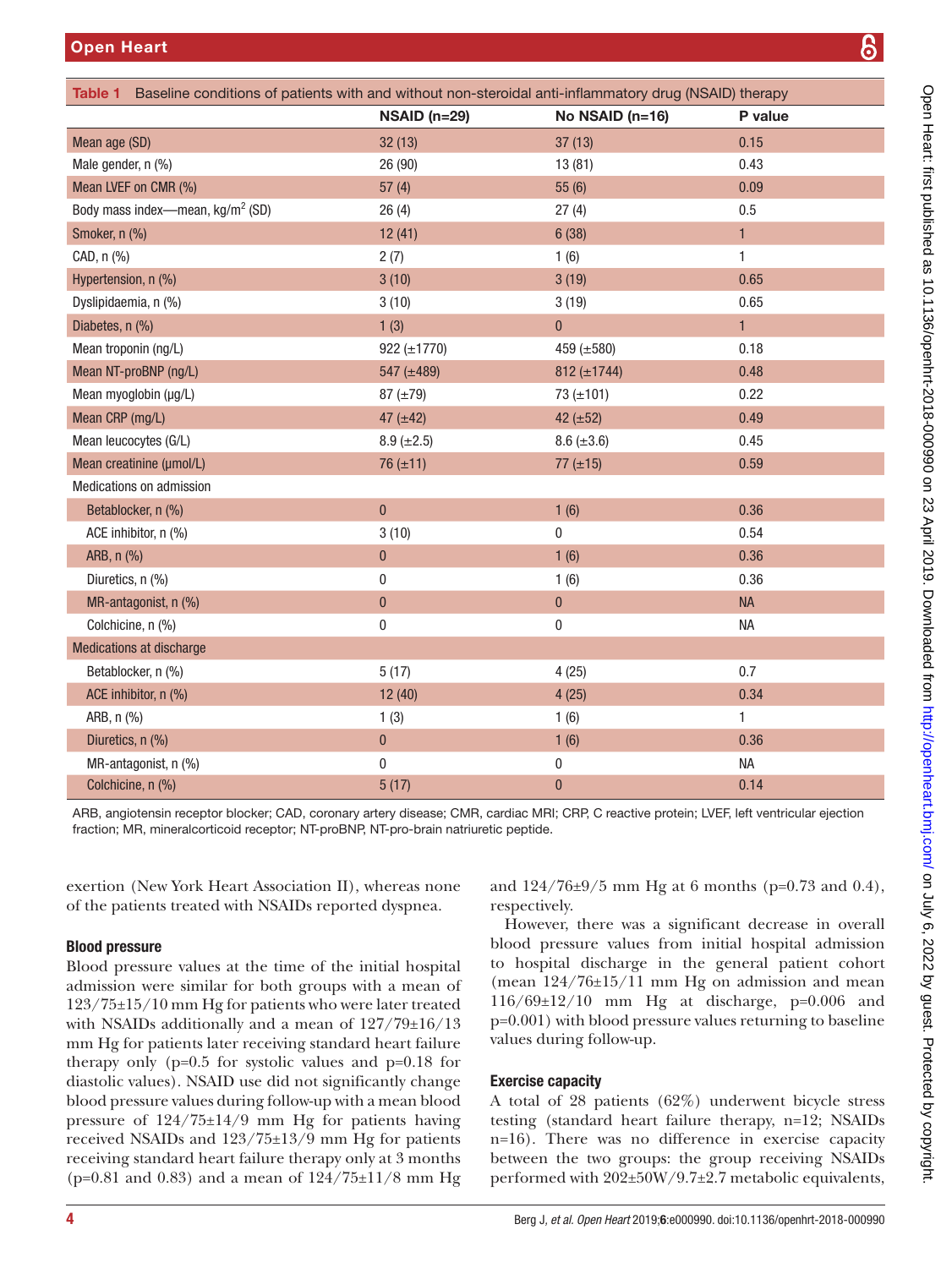

<span id="page-4-0"></span>**Figure 2** No significant change in serum creatinine. The left diagram indicates mean creatinine levels of patients with additional non-steroidal anti-inflammatory drugs (NSAIDs); the right diagram shows mean creatinine levels of patients with standard therapy only.

while the group with standard heart failure therapy performed with 200±67 W/ 9.6±2.8 metabolic equivalents, p=0.87). One patient (1/12=8%) receiving standard heart failure therapy developed increasing ventricular ectopy, syncope and convulsions during exercise stress testing. Monitoring revealed sinus tachycardia. The episode was interpreted as a seizure and was treated successfully with intravenous midazolam.

## 48-hour Holter monitoring

The rate of premature ventricular contractions (PVC) on 48-hour Holter monitoring was overall low among both patient populations. In patients treated with NSAIDs, mean PVC rate was 0.007%±0.02%, while it was



<span id="page-4-1"></span>**Figure 3** Trend towards improved late gadolinium enhancement (LGE) under non-steroidal anti-inflammatory drug (NSAID) therapy. In 14 of 17 patients treated with NSAIDs, there was a decreased LGE extent at 3 months compared with 7 of 12 in those with standard therapy only. LGE remained unchanged in 2 of 17 with NSAIDs and 5 of 12 without NSAIDs. One patient with NSAIDs experienced an increased LGE, while no increase of LGE was observed in those without NSAIDs.

 $0.25\% \pm 0.48\%$  (p=0.44) in the group on standard heart failure therapy.

## Renal function

Based on serum levels of creatinine obtained at 3 months, there was no significant difference in kidney function between the two groups: average creatinine level in patients with NSAIDs was 76±11 µmol/L at baseline and 79±12µmol/L at 3-month follow-up while it was 77±15 µmol/L at baseline and 80±15 µmol/L at 3-month follow-up in patients with standard heart failure therapy (p=0.97, [figure](#page-4-0) 2).

# CMR examination at baseline and 3-month follow-up

All patients (n=45) presented with LGE in the pericardium and myocardium at baseline. Twenty-four of those (53%) also presented with myocardial oedema according to T2 imaging. Twelve patients (27%) had pericardial effusion without impact on haemodynamics and three (7%) showed pericardial thickening according to MRI imaging.

Twenty-nine patients (64%) underwent follow-up CMR at 3 months. Among the 29 patients with CMR both at baseline and at 3-month follow-up, 17 received NSAIDs (ASA: n=6, ibuprofen: n=11). Eighty-two per cent of the patients (14 of 17) treated with NSAIDs experienced a decrease in LGE at 3 months as compared with 58% (7 of 12) in those not receiving NSAIDs ([figure](#page-4-1) 3). However, the level of significance was not reached (p=0.15). In one of the patients treated with NSAIDs, there was an increase in LGE at 3 months—no increase in LGE was observed in the group without NSAIDs. LGE resolved entirely in three patients (NSAID group: n=2, standard therapy group: n=1, p=0.77). At 3-month follow-up, oedema was still present in one patient  $(1/29; 3\%)$ , five patients (17%) continued to have signs of pericardial effusion, while one patient with pericardial effusion continued to have pericardial thickening.

# Adverse events during follow-up

There was one adverse event  $(6\%)$  in the group with standard heart failure therapy: One of the patients experienced polymorphic ventricular tachycardia with cardiac arrest at 6-month follow-up, requiring resuscitation and implantation of a cardioverter defibrillator. This patient initially presented with an almost normal LVEF of 50% but had previously been diagnosed with LGE persistence on CMR at 3-month follow-up. One adverse event (3%) occurred in the group with NSAIDs. The patient experienced an asymptomatic episode of non-sustained ventricular tachycardia on 48-hour Holter at 3-month follow-up, which lasted for 9 beats. In this case, the initial LVEF was 56% and follow-up MRI showed a decrease in LGE.

# **DISCUSSION**

This is the first case-control study to evaluate the effect of NSAIDs on the clinical course of myopericarditis on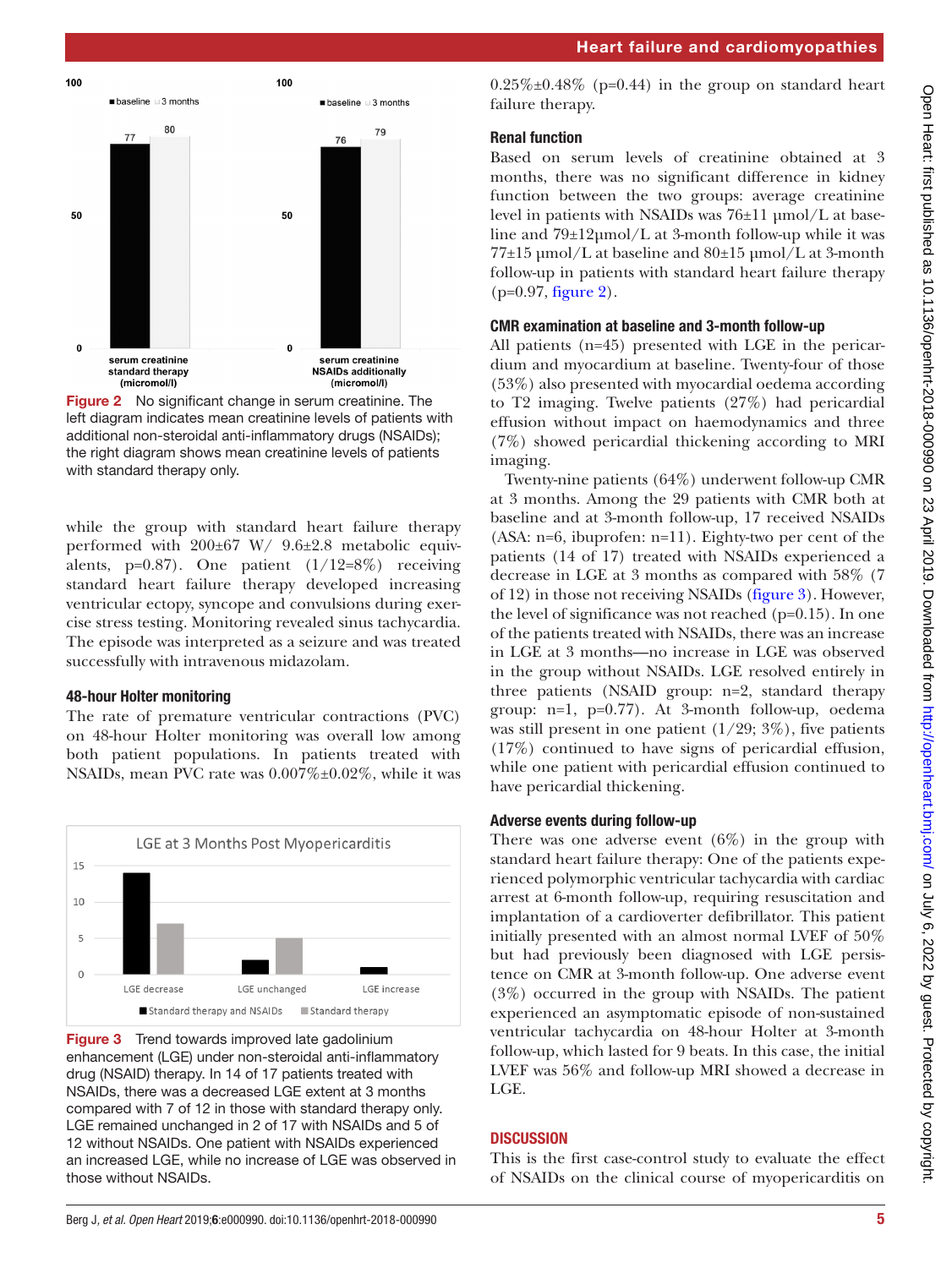top of standard heart failure therapy. The results demonstrate that NSAIDs are safe over an observation period of 12 months both clinically as well as regarding blood pressure, renal function, arrhythmias and exercise tolerance in such patients. Furthermore, CMR suggests that NSAIDs may even be protective and reduce LGE, an index of myocardial damage, although significance was not reached due to low numbers.

In a previous study by Buiatti and colleagues, $22$  62 patients were diagnosed with myopericarditis based on clinical presentation, laboratory parameters, ECG and echocardiography. Similar to our case-control study, among 61 patients treated with NSAIDs, no cardiovascular adverse events were reported after 1 year of therapy. However, no control group was provided in this study. In a multicentre study by Imazio and colleagues,<sup>[23](#page-6-12)</sup> myocardial involvement was determined by CMR at baseline. In an overall patient population of 486 cases with pericarditis, there were 140 patients with myocardial involvement. Out of these, 76% or 106 patients were treated with NSAIDs with ASA being the predominant drug. For treatment of pericarditis, a dose of 750–1000 mg orally every 6 or 8 hours for 7–10 days was chosen with gradual decrease of the dose over 2–3 weeks until treatment was stopped. However, patients with myocardial involvement were given a lower dosage of 500 mg every 8–12 hours, which is somewhat less than the dosage generally used for anti-inflammatory effects in pericardial disease.<sup>10</sup> After a median of 36 months, no deaths or heart failure were recorded.

Very recently, Ammirati and colleagues published data from a retrospective multicentre registry examining characteristics, in-hospital treatment and long-term outcome of patients with acute myocarditis. $30$  The final study population included 443 patients. NSAIDs were used in 267 out of 433 patients (44% NSAIDs in cases with complicated myocarditis and 67.6% NSAIDs in uncomplicated myocarditis) suggesting safety for this drug class. CMR at baseline and at follow-up was obtained; however, time course of LGE was not examined. Main finding of this study was that adverse events after acute myocarditis were lower than previously reported and mainly driven by reduced LVEF, ventricular arrhythmias or low cardiac output at presentation. However, Ammirati and colleagues suggested safety of NSAIDs and findings of this registry did not support the findings of NSAIDs leading to worse prognosis in viral myocarditis as observed in murine models.

Thus, although adverse effects of NSAIDs have been observed in animal studies in the setting of experimental myocarditis, our findings support prior, but less well-controlled studies in humans, which found no major adverse cardiovascular events under NSAID therapy during longterm follow-up in myopericarditis. Follow-up in these prior studies included a clinical examination, blood examinations, echocardiography $22$  and exercise treadmill testing.<sup>23</sup> In one recent study in patients with acute myocarditis receiving NSAID therapy, CMR follow-up was

included but time course of LGE was not examined. Our case-control study substantiates these preliminary findings by others and provides additional information with CMR demonstrating a trend for a reduction in LGE at 3 months in those receiving NSAIDs.

## **CONCLUSION**

Our data suggest a notion of safety for NSAIDs in myopericarditis and preserved LVEF. We conclude that further evaluation of NSAIDs in patients with myopericarditis in a prospective double-blinded randomised trial should be considered.

### **LIMITATIONS**

Given the small sample size, significance levels of LGE dynamic may vary in a larger patient cohort. Nine patients among the standard therapy group had to be excluded from analysis to create two groups with homogenous baseline conditions in this matched case-control study. Excluded patients were older and had worse LVEF. Five patients were lost to follow-up.

Acknowledgements The authors would like to thank the clinical staff and nurses of the Division of Cardiology at the University Hospital Zurich for their help with patient enrolment. Also, they would like to thank the Swiss National Science Foundation, the University of Zurich, the Holcim Foundation and the Walter and Gertrud Siegenthaler Stiftung for financial support of this project.

Contributors All authors contributed in either clinical follow-up on patients or giving valuable input in order to improve the manuscript.

Funding Project Grant of the Swiss National Science Foundation, Forschungskredit of the University of Zurich FK-17-047; the Holcim Foundation, Walter and Gertrud Siegenthaler Stiftung at the University of Zurich.

Competing interests None declared.

Patient consent for publication Obtained.

Ethics approval Ethics committee of the Kanton of Zurich.

Provenance and peer review Not commissioned; externally peer reviewed.

Data availability statement Data are available upon reasonable request.

Open access This is an open access article distributed in accordance with the Creative Commons Attribution Non Commercial (CC BY-NC 4.0) license, which permits others to distribute, remix, adapt, build upon this work non-commercially, and license their derivative works on different terms, provided the original work is properly cited, appropriate credit is given, any changes made indicated, and the use is non-commercial. See: [http://creativecommons.org/licenses/by-nc/4.0/.](http://creativecommons.org/licenses/by-nc/4.0/)

#### **References**

- <span id="page-5-0"></span>1. Heidecker B, Kittleson MM, Kasper EK, *et al*. Transcriptomic biomarkers for the accurate diagnosis of myocarditis. *[Circulation](http://dx.doi.org/10.1161/CIRCULATIONAHA.110.002857)* 2011;123:1174–84.
- 2. Sagar S, Liu PP, Cooper LT. Myocarditis. *[The Lancet](http://dx.doi.org/10.1016/S0140-6736(11)60648-X)* 2012;379:738–47.
- 3. Heymans S, Eriksson U, Lehtonen J, *et al*. The Quest for New Approaches in Myocarditis and Inflammatory Cardiomyopathy. *[J Am](http://dx.doi.org/10.1016/j.jacc.2016.09.937)  [Coll Cardiol](http://dx.doi.org/10.1016/j.jacc.2016.09.937)* 2016;68:2348–64.
- <span id="page-5-1"></span>4. Caforio ALP, Pankuweit S, Arbustini E, *et al*. Current state of knowledge on aetiology, diagnosis, management, and therapy of myocarditis: a position statement of the European Society of cardiology Working Group on myocardial and pericardial diseases. *[Eur Heart J](http://dx.doi.org/10.1093/eurheartj/eht210)* 2013;34:2636–48.
- <span id="page-5-2"></span>5. Cooper LT. Myocarditis. *[N Engl J Med](http://dx.doi.org/10.1056/NEJMra0800028)* 2009;360:1526–38.
- 6. Schultheiss H-P, Kühl U, Cooper LT. The management of
- <span id="page-5-3"></span>myocarditis. *[Eur Heart J](http://dx.doi.org/10.1093/eurheartj/ehr165)* 2011;32:2616–25. 7. Frustaci A, Chimenti C, Calabrese F, *et al*. Immunosuppressive therapy for active lymphocytic myocarditis: virological and